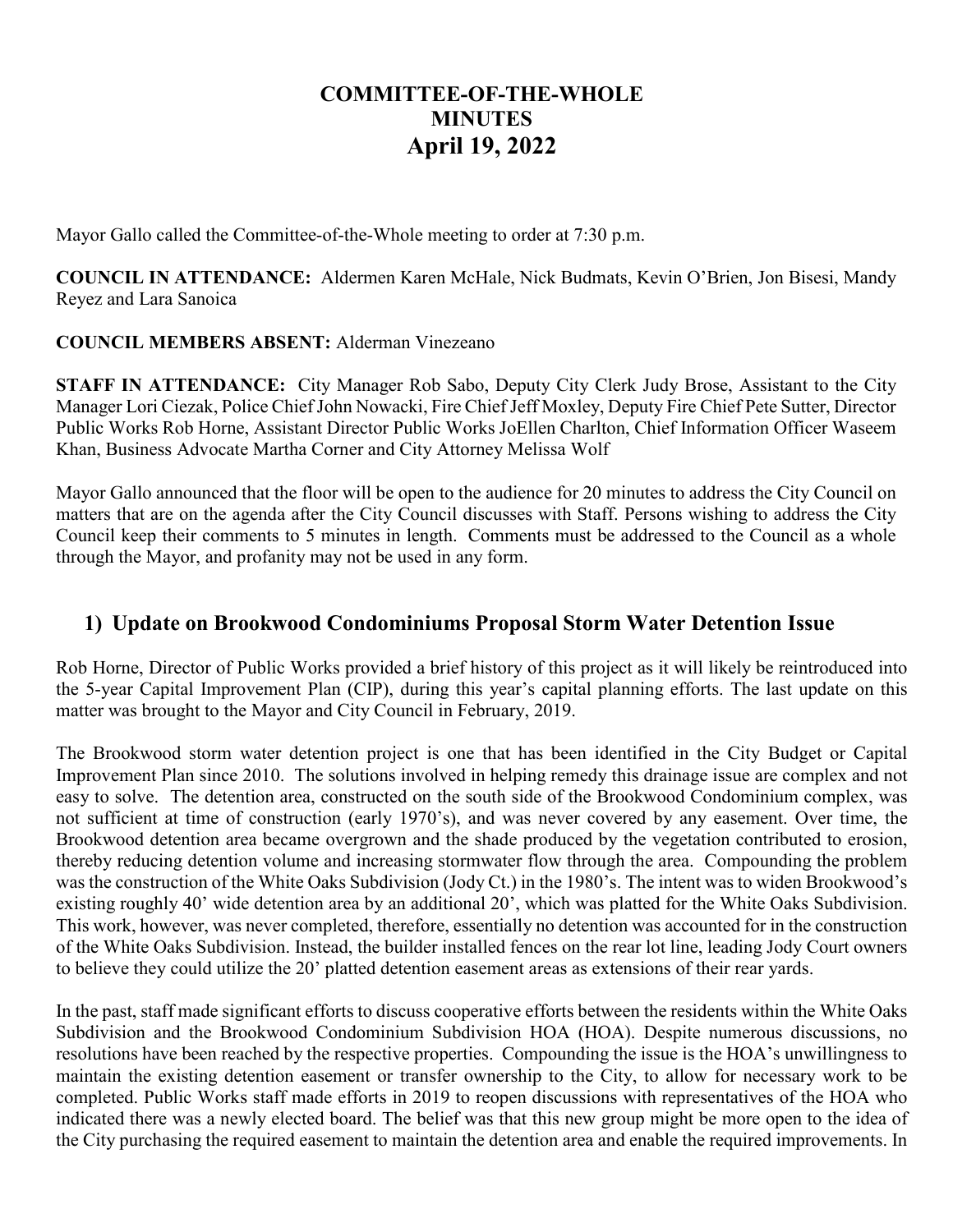April 19, 2022 COW Minutes Page **2** of **8**

the past, the City had provided a monetary offer of \$66,300 "to the Brookwood Condominiums home owners in exchange for a conveyance to the City of Rolling Meadows of a storm water detention area easement."

Following preliminary solutions provided by the City Engineer that would account for 2/3 of the required detention needed, the City Council provided direction to the City Attorney to pursue a property condemnation process on a concurrent track with staff's continued discussions to convince the HOA to cooperate with the City. It is assumed that because the direction was not strongly desired, it was recommended that resources and efforts be directed elsewhere until there was stronger opinions on this issue.

In 2020, because of the uncertainty of the project, staff recommended completing other high-priority projects that had been part of the City's CIP for several years and did not pose the same types of challenges. As staff has recently completed many of these other projects, the Brookwood Detention project is now being reintroduced into the 5 year CIP.

The City previously received a grant from the State of Illinois in the amount of \$75,000. This money was not sufficient to do any of the construction. Rather, it was spent primarily on Attorneys and Engineering expenses before being frozen by the State and then expiring during FY2020. The City was able to benefit from a significant portion of these grant funds for those services. That said, this project will be a worthy project for the City to pursue with either State of Illinois or MWRD grant program opportunities in the future.

Project cost estimates, based on most recent design by the City Engineer, are \$450,000 to \$500,000. These estimates were provided prior to 2018, so the costs are expected to be higher due to time and current economic conditions. The proposed site storm water detention improvements (as provided by CBBEL) would only provide some level of additional flood control (approximately 2/3 of what is necessary) for Jody Court homeowners and for the Brookwood Condominium parking lot.

This project will require future discussions with the HOA and residents of the White Oaks Subdivision. It will also require significant engineering, which can be seen by the documentation provided by the City Engineer. Ultimately, the best solution for this project is for both parties to find common ground and for each to sacrifice something toward a mutually beneficial solution.

No formal direction from Council was requested. This was simply an update for the benefit of the City Council to better understand this project, which is expected to proceed through the Capital Projects Committee, before being proposed as part of the 5-year CIP planned for later this year.

Alderman Sanoica noted that if we were to pursue the most aggressive option, it would not fulfill 50% of the detention requirements for this area. Alderman Sanoica stated that this is a borderland between Ward 2 and Ward 7 and is looking forward to working with Alderman Budmats, who is also a member of the Capital Projects Committee, to address this issue in the future. Alderman Budmats stated that both sides of the creek/detention area need to pitch in and give toward a solution if they're expecting the citizens of Rolling Meadows to also give to solving their problem. Alderman Sanoica stated that the residents on Jody Court are willing to do what is necessary as long as the problem is fixed.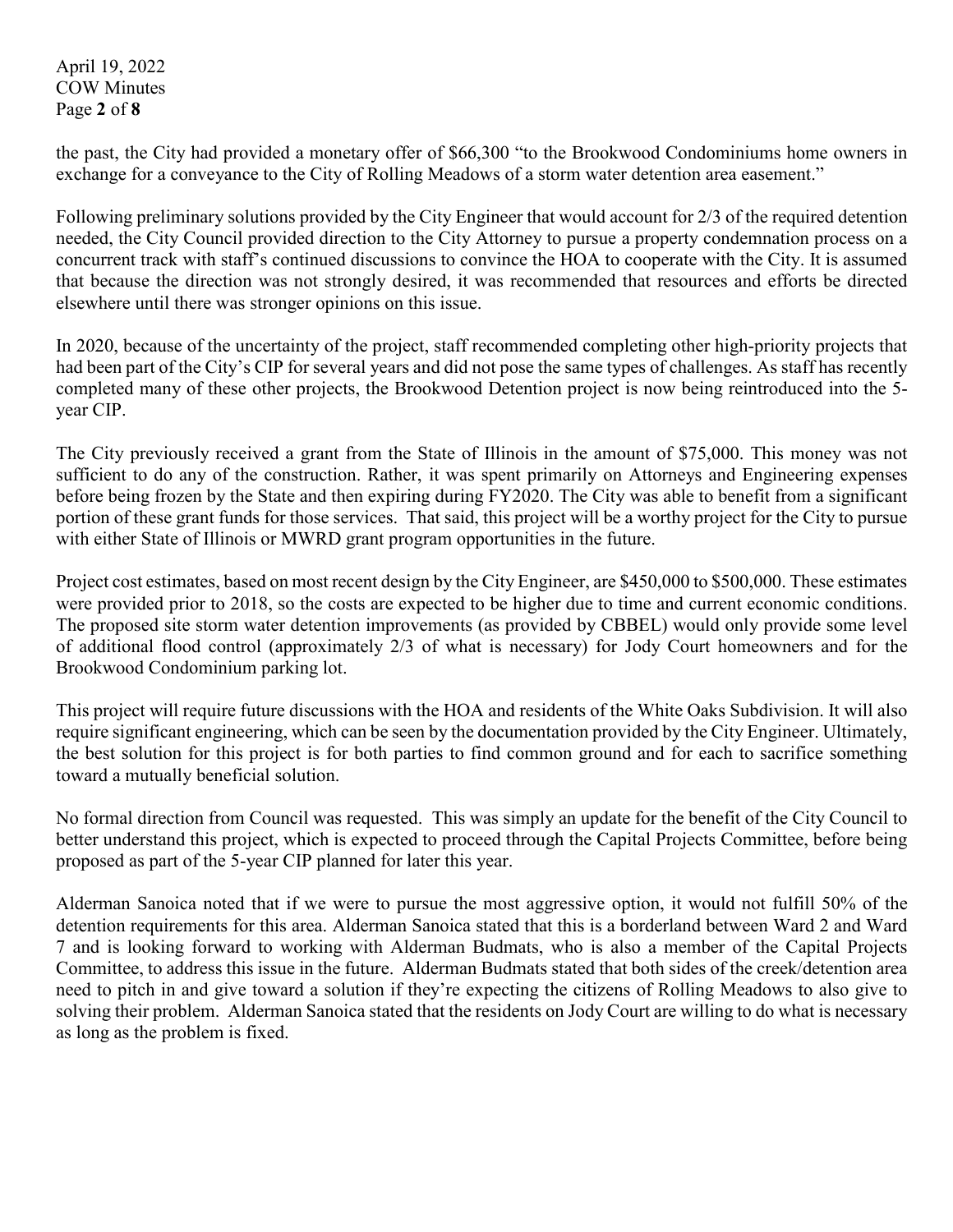### **2) Sunset Drive and Brookview Lane Special Service Area (SSA) History Discussion**

Rob Horne, Director Public Works stated that this project was proposed to provide City sanitary service to residents living along Brookview Lane and Sunset Drive, within the City of Rolling Meadows. This area was annexed years ago, with no conditions established to provide sanitary service. Some residents have requested sanitary service over the years. As a result, this project has been contemplated by the City since 2011. Over the course of the last 5 years, numerous public information meetings have been held with most area residents attending. At the most recent meeting, 14 of the 22 properties indicated they would be in favor of the new sanitary sewer main, if constructed.

Cook County no longer permits upgrades or repairs to failed septic systems if the property has access to a public sanitary sewer main. Over the course of the last 10 years (primarily prior to 2018), staff along with Aldermen have had countless residential meetings and updates at Committee of the Whole meetings. Most recently, at the end of 2018, Council gave staff direction to proceed with the installation of the sewer main, in response to receiving favorable responses for a desire to connect to the new sewer from the area residents.

Initial estimates in the Capital Improvement Plan (CIP) underestimated the costs associated with the project. Initial cost estimates were \$250,000. After significant time and effort establishing more appropriate funding representation, staff added the project back into the CIP in 2020. Staff proceeded with the design of the entire project, which was approved by City Council in 2020 and construction of the first phase of the project, which was approved by City Council in 2021. Staff and the consulting engineer are refining final construction documents for the second phase of the project as part of the FY2022 program. The CIP includes \$600,000 in 2022 and \$300,000 in 2023 for this sanitary sewer installation project.

Historically, when the City installed a new sanitary sewer main along Old Plum Grove Road for the residents in that area, there was a plan to recoup costs by increasing the connection fee from ~\$1,800 to \$7,000. Unfortunately, very few of those residents actually connected to the main. This provoked the previous City Council to require a special service area (SSA) be established for the Brookview/Sunset area in conjunction with the sanitary sewer installation. Staff will pursue this process moving forward unless Council provides direction to pursue one of two other options. All three options are highlighted below for Council's consideration.

*Option 1 – Establish Special Service Area:*The previous City Council gave direction, based on numerous meetings with area residents, to construct the sanitary sewer main and provide service to residents. However, because there was a concern that residents would not connect in a timely fashion, the Council required an SSA be established for the sanitary sewer main construction. Additionally, as a way to assist residents, the City agreed to bid the sanitary sewer service work under one contract and include those costs (to the greatest degree possible) into the SSA as well, which would help the residents distribute the estimated \$60,000 total cost to \$3,000 over twenty (20) years.

As part of this option, the City will hold a 60 day public hearing process for the Special Service Area, per state law, at which time, 51% of those properties affected by the SSA, would have to oppose the effort to keep it from moving forward.

*Option 2 – Complete Project – No Special Service Area:*The current City Council may choose to waive the Special Service Area altogether. If so, residents would not be able to amortize the cost of running their service line from the main to their home as part of the SSA over 20 years. That said, residents would save significant money by not having to pay 50% of the sanitary sewer main installation over the next 20 years.

If the Council chooses to pay 100% of the sanitary sewer main installation, each resident would still be required to pay the City required connection fees, which is ~\$1,800/home. In addition to this fee, each homeowner would be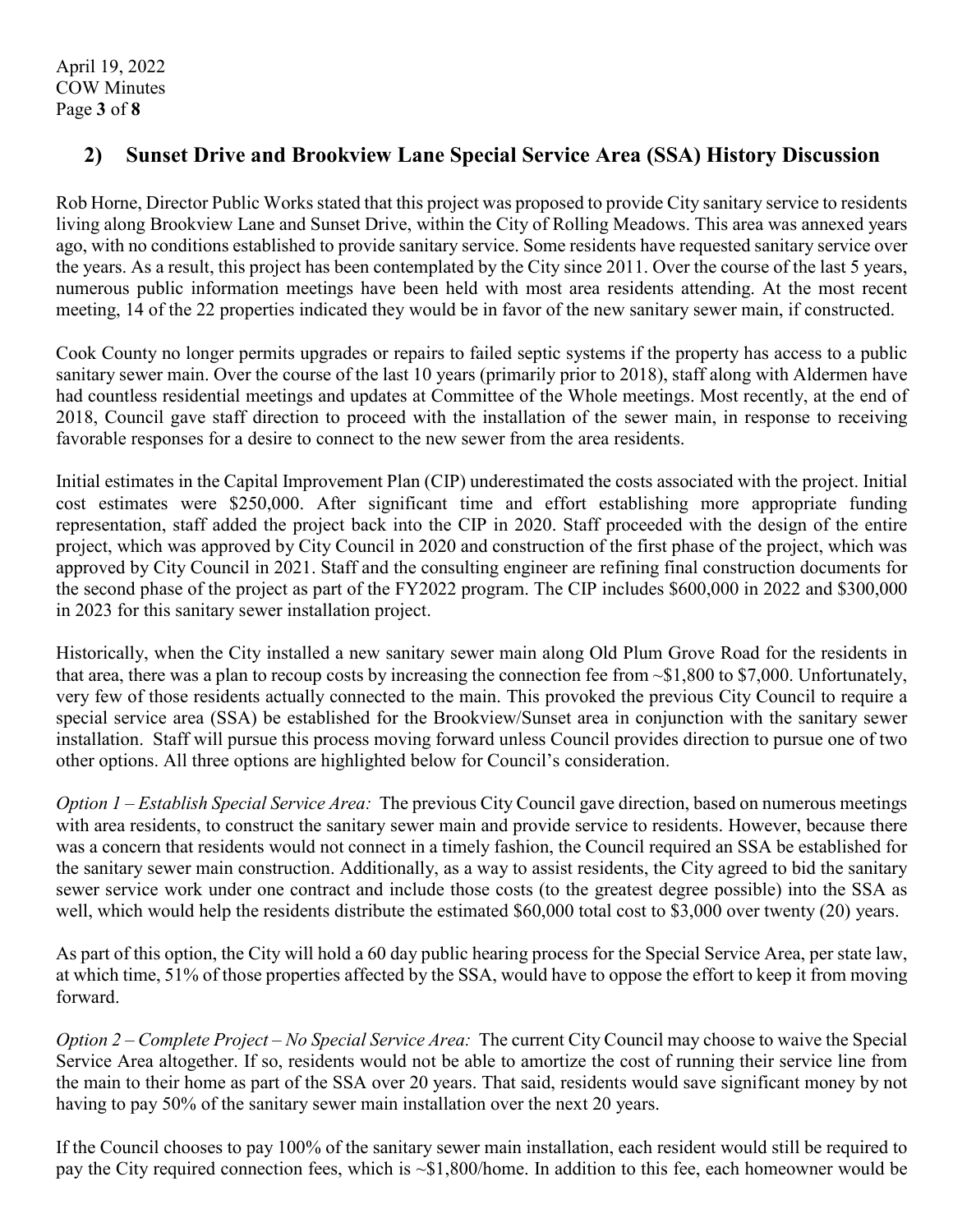April 19, 2022 COW Minutes Page **4** of **8**

required to pay for the cost of installing their service line from the main to their home. The only properties that would be eligible for a waiver of this fee are those homes where the City needs to acquire right-of-way.

*Option 3 – Complete Project – Require Recapture Agreement:* The current City Council may choose to institute a recapture agreement to recover a portion of the costs associated with the project, in lieu of the SSA. These costs are not generally representative of the true cost of the installation but more of an acknowledgement of the resident's obligations to participate in the public improvement. For example, this fee may be proposed as \$10,000/service connection, or \$100/linear foot of frontage. Again, as indicated above, residents would not be able to amortize the cost of their new service as part of the SSA over 20 years. Instead, they would use personal savings or personal loans to accomplish that. Residents would save significant money by not having to pay the full 50% of the sanitary sewer main installation over the next 20 years, but this would be a costlier option than the one identified above.

Additionally, if the Council chooses to pay 100% of the sanitary sewer main installation and institute a recapture agreement, each resident would still be required to pay the City connection fee which is ~\$1,800/home. This fee would be required of the homeowner, in addition to the cost of installing their sanitary sewer service. The only properties that would be eligible for a waiver of this fee and the recapture fee are those homes where the City needs to acquire right-of-way.

*Right of Way Issue:* Sunset Drive's existing right-of-way width is only 33', or roughly half of a normal street rightof-way. The area in red shows the location of the north 33' that is currently privately owned by each of the homes on the north side of Sunset Drive. There are many parts of the actual road that are not located in the right-of-way. As part of this project, it is important that the City acquire the additional 33' of property to add to the right-of-way. Initial estimates related to the property acquisition were much lower than identified by the appraiser. That said, it is important for both the City and the homeowners to understand the liability issues that can be raised. Currently, any City operation performed on a significant portion of Sunset Drive is being performed on private property. Secondly, any maintenance, accidents, or injuries that occur are the responsibilities of the homeowners. Attorney Wolf confirmed that a private property owner doesn't have the same types of immunities that a public entity has so if there is any injury that occurs on private property there could be exposure to liability to that private property owner.

*Schedule:* Based on previous direction and the current budget, staff will be pursuing the following schedule: 1) Staff and the consulting engineer will develop construction documents to install the second phase of the sanitary sewer main. *The original plan was to bid out this phase along with the sanitary sewer services for all residential properties. However, due to the cost of the right-of-way acquisition, staff is proposing the relocation of a portion of the existing water main to allow for the installation of the second phase of the sanitary sewer main. The extra costs associated with this work makes service installation this year not feasible.* 2) Staff will work with the City Attorney to initiate the public meetings and protocols needed to establish the Special Service Area. 3) Staff will work with the consulting engineer to negotiate pricing for the rights-of-way. Staff will also modify the 5-year capital plan to incorporate this expense into the FY2023 budget. 4) Staff will work with the consulting engineer to finalize construction plans to bid out and complete the individual sanitary services in FY2023. 5) Staff will ensure that the appropriate funds are identified in the 5-year capital plan and include the necessary funding into the FY2023 budget.

Alderman McHale stated that this was supposed to be a 3 phase process. Phase 1 was last year and we were hoping that 2 and 3 was going to be this year and that doesn't seem to be the case now because the acquisition of the rightof-way was part of phase 2 and now the cost is so high. Alderman McHale asked if residents can negotiate and Director Horne stated that the revised cost of the acquisition is the original appraisal less the cost of the service line but it still may cost \$160,000-\$170,000 for all 8 properties and the City would absorb the cost of the sewer service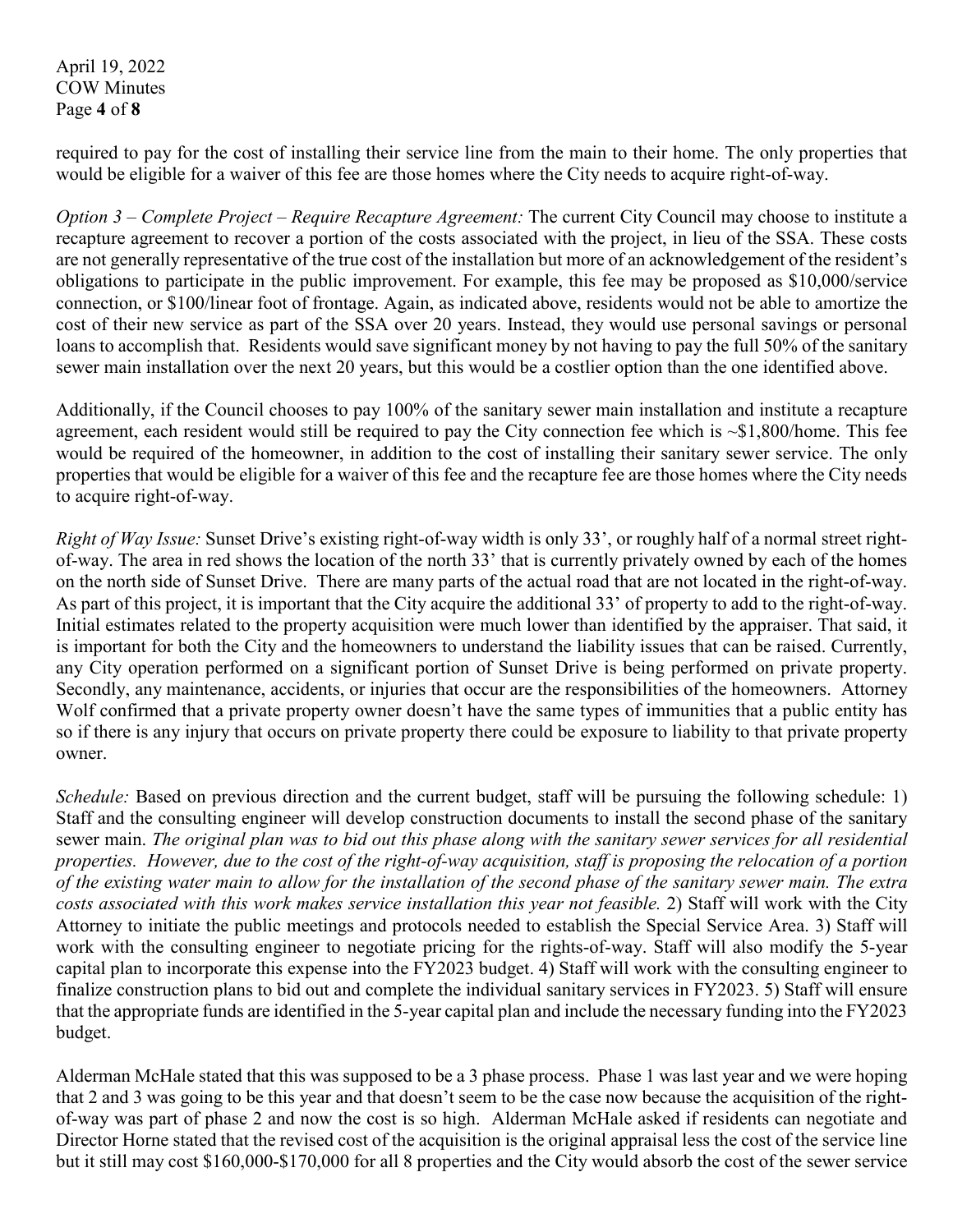April 19, 2022 COW Minutes Page **5** of **8**

in lieu of that which is already in the Budget. It would be less of an adjustment to next years Budget but it would still be an adjustment. Alderman McHale asked if residents were to work with the City, would phase 2 and phase 3 be completed this year. Director Horne stated that the only phase that is able to be done this year is phase 2 because the water main needs to be relocated. If we already had the right-of-way there would not be a need to relocate the water main.

Kevin Herdegen of 3001 Brookview Lane stated he has a copy of the annexation agreement and it specifically specifies that there would be no sewer installed at the owner's expense. At that time, Rolling Meadows wanted the property as it is way out of character as the rest of the City. It's a signature area with 300 year old oak trees and the City wanted the tax revenue because of all the expensive land and expensive houses. He's been paying taxes for a long time and residents are concerned that there wouldn't be a straightening of the road which was a topic back then. The residents knew the road was off but it has a rural feel and they did not want a straight road with curves and lights and they didn't want the trees removed either. He doesn't want the road straighten or the trees removed and doesn't want all the development. The only provision in the annexation agreement regarding the sewer is if there is a health issue and he doesn't think anyone has come out to determine if there's a health issue in that area. A few inspectors came out and specifically told him that they're not qualified to evaluate that. So until someone sends out a person that's qualified and deems it a health issue, he doesn't believe anyone has any authorization to install sewers. In regards to the Special Service Area (SSA), he was never asked to vote for it and doesn't know who decided to move forward with it. He challenges anybody to come up with a document where a vote was taken with his name on it stating he wants an SSA. There were guidance surveys which specifically stated that it's just for general guidance to gather information. There was no vote ever taken for this SSA. The Council and residents have changed over the years but he still has all the documents. Regular residents in Rolling Meadows have paid \$1800-\$2500 to connect to the sewer. There was a fee implemented for the Old Plum Grove properties of \$7000, obviously that fee was too high or there would have been more people connect. Mr. Herdegen does not see any reason why the average resident pays \$1800-\$2500, the premium resident on Plum Grove Road pays \$7000 and they're being asked to pay \$60,000. Where's the equality in that? Rolling Meadows put a new street in as a capital improvement and he wasn't asked to pay for the street and doesn't know why he's being asked to fund a capital improvement in the City. He would like to hear an explanation and he doesn't think it's the City's policy to burden the residents with capital improvements. He understands a connection fee/monthly fee but doesn't see the logic just because it's a big expense. Why is this different than every other capital project in the City? As part of this project there is also a proposal to issue a new drainage feature which would route all the run off directly into Salt Creek creating flooding downstream. Part of his yard is already in a flood plain. He thinks that current public policy is to let the rain water drain where it lands and not rushing it down to create a flood in another area. He doesn't think it's appropriate to direct more water that's going to create flood problems downstream.

Mayor Gallo stated that this is an ongoing conversation amongst Council and Public Works. The answers to Mr. Herdegen proposed questions will be provided as comments and feedback in the next presentation on this subject.

Jim Hanson of 5230 Sunset stated he's going to hold a lot of his comments until he hears a little more about what the proposed next steps are. He's had conversations with the City regarding the 33 feet that the City wants to take and this isn't new, it's been going on for 15 years. He inquired as to why the City put half the sewer line in and then decide they want 33 feet from the residents. This issue has been public record for years. Mr. Hanson is confused about the mismanagement on how it's gotten to this point and he also thinks there are legal issues associated with this that he definitely wants to explore. He doesn't know where the \$60,000 per home cost comes from as there's never been an explanation on how the City got to that number and other numbers. He thinks there's a lot of missing information and it needs to be vetted and discussed in a different way because currently it's a mess. We have half of a street that has a sewer line and the other half doesn't and there is a lot of questions on this cost and how it is going to be reconciled.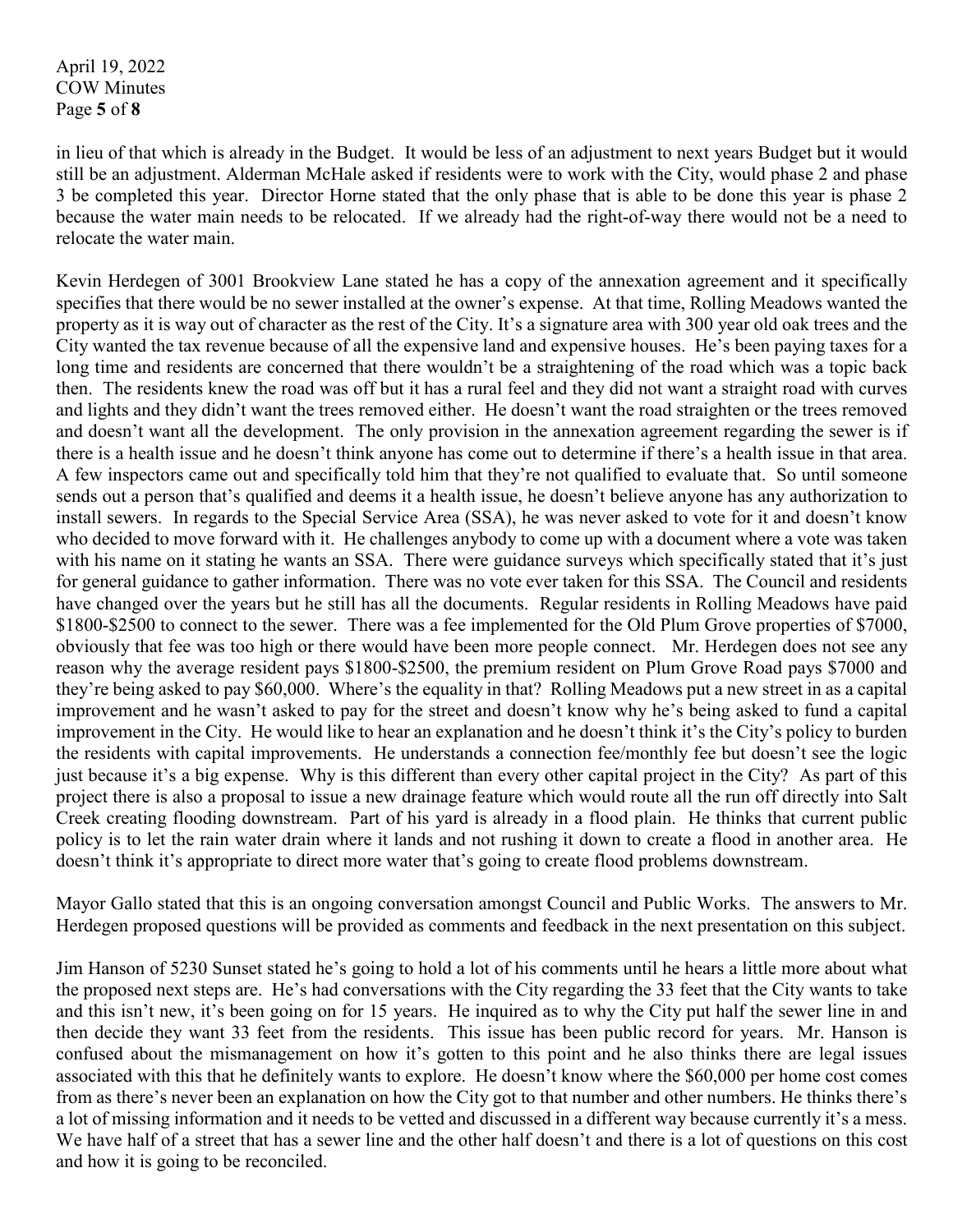April 19, 2022 COW Minutes Page **6** of **8**

Alderman McHale thanked all the residents that came to the meeting.

## **3) Review of Telephonic Attendance Ordinance and A/V Upgrades to Enable Hybrid Attendance for City Meetings**

Rob Sabo, City Manager stated that Section 5 ILCS 120/7 of the Illinois Open Meetings Act (OMA) enables public bodies to allow attendance by means other than physical presence with specific limitations set forth including a requirement that a quorum of the members of the public body be physically present and that the remote attendee's reason for doing so is due to "(i) personal illness or disability; (ii) employment purposes or the business of the public body; or (iii) a family or other emergency". Section 7.c of OMA allows a public body to adopt rules pertaining to remote attendance which conform to OMA. Section 2-114 of the City Code sets forth the City's rules for remote attendance for the City Council.

Prior to the pandemic, the City had contemplated enabling the ability for a Councilmember to participate in a Council meeting remotely via telephone. In September 2019, the City completed upgrades to the Council Chambers A/V system to allow for telephonic participation. The total cost of the upgrade was \$23,227. The upgrade allowed for Aldermen to call into a meeting in the event of a qualified absence and participate by phone whereby the audio from the callers would be audible by persons physically present in the Council Chambers through the speaker system, that the microphones in the Council Chambers would be audible to the Aldermen who are participating telephonically, and that the audio from both the in-person and telephonic attendees would be captured by the City's video production system for the live broadcast and recording with acoustic echo cancellation to prevent feedback from the speakers being picked up by the microphones within the Council Chambers. When these upgrades were made in 2019 prior to the pandemic, hybrid meetings whereby an Alderman could participate remotely via video conferencing, were not conceptualized nor being utilized by Illinois municipal governments for public meetings. The hybrid Council meeting was a product of the pandemic. Hence, the City did not contemplate including the equipment necessary to conduct hybrid meetings featuring video functionality when the upgrade for telephonic participation was completed in 2019.

In April 2021, staff looked into the equipment that would be necessary to conduct hybrid meetings in the Council Chambers whereby Aldermen who were physically present in the Council Chambers could see on the existing television monitors and hear on the existing speakers any Aldermen who were participating remotely via a virtual conferencing software such as Zoom and where the Aldermen participating via Zoom would be able to see and hear the Aldermen who are physically present in the Council Chambers, while also being able to capture the audio and video feeds from both the Council Chambers and Zoom software for the live stream and recording of the meeting. Upon review, the existing equipment would not be able to present both images coming from the Zoom and the Council Chambers on the television screens in the Chambers so that the Council can see what is being streamed and also see the Aldermen participating via Zoom; nor would the existing equipment be able to integrate the two feeds into one recording for the live stream and video archiving. Staff obtained a proposal in March 2022 to upgrade the A/V system to allow for a hybrid meeting that would meet the City's needs. The total cost to upgrade the A/V system for hybrid meetings is \$6,975.00.The FY2022 CIP includes \$24,000 for A/V upgrades for City facilities.

Mayor Gallo stated that he is a big advocate for technology and innovation. His biggest concern is hosting hybrid meetings that are seamless but not clumsy for the viewers at home or for capturing the conversations and the record of our meetings in perpetuity. If this is a nominal fee to ensure that we can host seamless hybrid opportunities for meetings and still capture the quality of Council meetings he's all in favor of it especially if there's money in the budget. Mayor Gallo would be concerned that no one takes advantage of this technology that makes us be less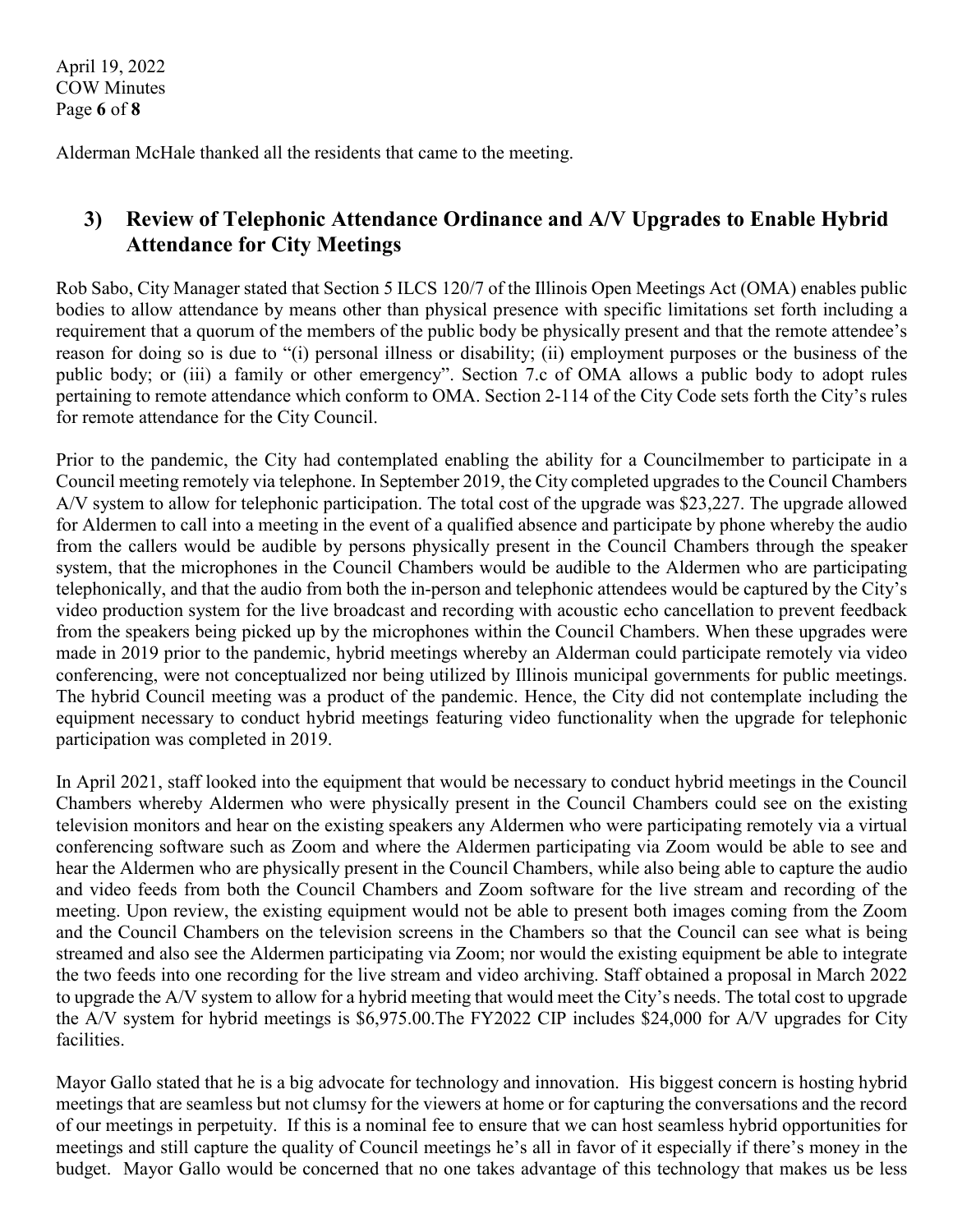April 19, 2022 COW Minutes Page **7** of **8**

willing to maintain a physical presence when necessary. He thinks there's certain things you can't substitute a physical presence for.

Alderman Sanoica is in favor of this. This is a difficult job for a lot of people to be able to participate in, it's a lot of hours and prep work. Being able to have a different way to approach City meetings for any future individuals who are interested in public office is a great way to open up this opportunity for more varied individuals that maybe have jobs that don't allow them to be here on Tuesday's all of the time which is a qualified reason to be able to join remotely. She also wanted to know if these capabilities would allow homebound individuals to participate in any of the City Council meetings. In the past, we were told that it was not feasible for anyone to dial in. Alderman Sanoica inquired if these improvements would allow residents to contact the City prior to the meeting and be able to connect and comment. Waseem Khan, Chief Information Officer stated that the simple answer is yes since it's a web conferencing software we can allow multiple participants whether it's Aldermen or the public should we allow that option. Alderman Sanoica stated that this is even more of a reason to pursue because it will potentially increase participation of our residents who can't make it to the meetings.

Attorney Wolf provided some legal insight as the Council considers whether to move forward with this. As the Open Meetings Act (OMA) is written right now, the Council does have more flexibility with respect to remote attendance during a declaration of disaster as declared by the Governor. Once the disaster declaration is over there are limitations to remote attendance at meetings. The OMA will require a physical quorum be present for the meeting to continue and those who want to attend remotely have to qualify via a personal illness or disability, absent for employment purposes or business of the public body, a family or other emergency. If those requirements are not met, remote attendance would not be allowed.

Mayor Gallo took a straw vote to give Staff direction to proceed with the A/V upgrades to the Council Chambers. 6 in favor; 0 opposed.

#### **4) Proposed Rolling Meadows Policy and Application for Cook County Class 6b Incentive Requests**

Martha Corner, Business Advocate stated that requests for Cook County Class 6b incentives have not involved a formal application process and no fee has been charged. Subsequent to recent reviews of 6b applications and the desire of City Council to formalize the 6b application review process, on April 4, 2022, the Economic Development Committee (EDC) reviewed and recommended approval of a proposed Rolling Meadows Policy and Application for Cook County Class 6b property tax incentives.

The Class 6b classification is designed to encourage industrial development throughout Cook County by offering a real estate tax incentive for the development of new industrial facilities, the rehabilitation of existing industrial structures, and the industrial reutilization of abandoned buildings.

Communities throughout Cook County have various processes for reviewing and considering a local resolution in support of a Class 6b. While continuing to maintain a streamlined application and review process on a case-bycase basis, key features of the proposed Rolling Meadows 6b policy include: 1) Charging a non-refundable \$1,000 application fee; 2) Recapturing any City legal expenses directly related to the 6b consideration; 3) Requiring a completed City of Rolling Meadows Class 6b application form, to include a quantifiable justification for the Class 6b incentive request.